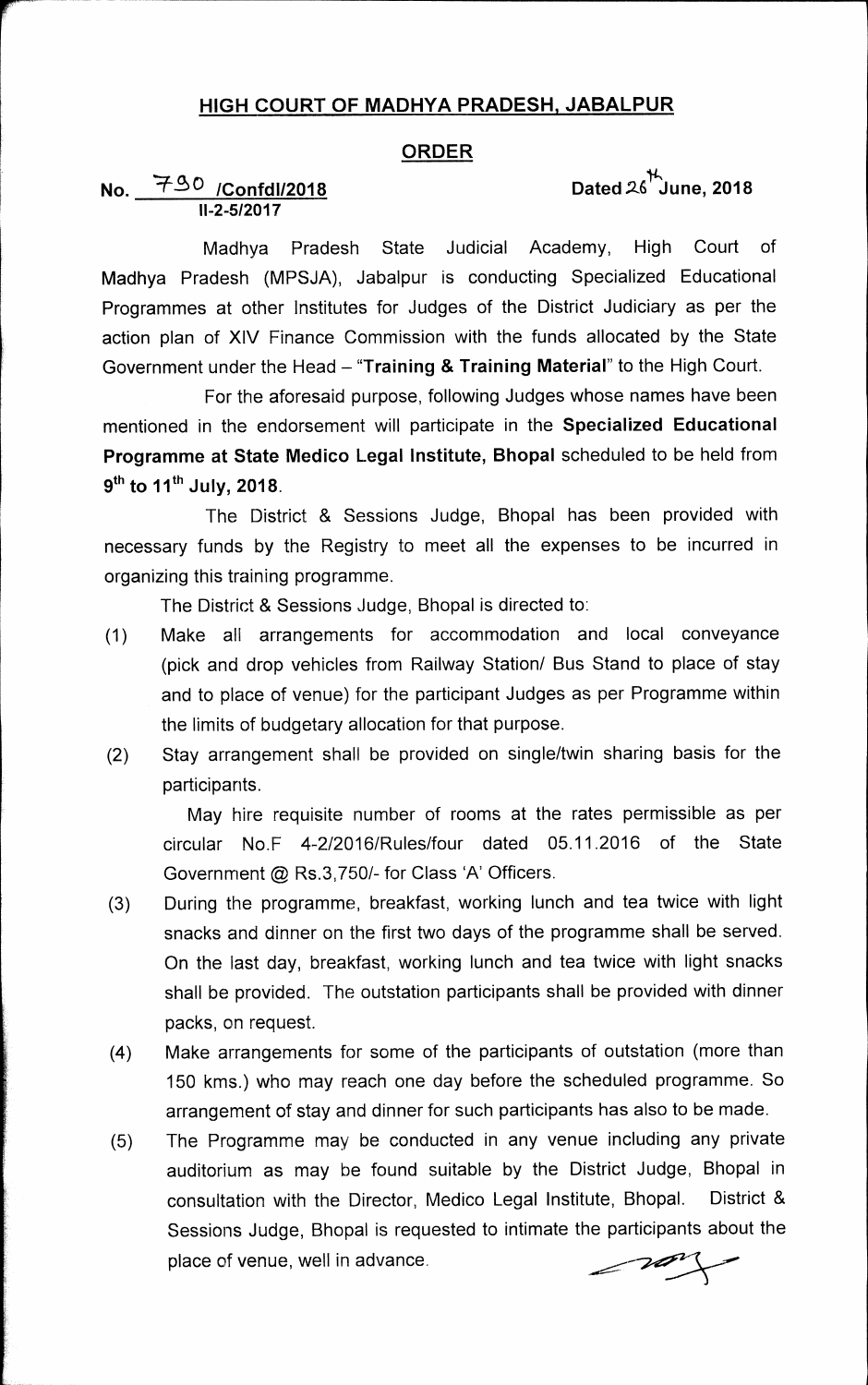- (6) Depute one Judicial Magistrate/District Registrar for over-seeing the arrangements of this programme. Officers whose services are utilized for the purpose of the programmes shall be paid honorarium as per High Court Order dated 26.08.2016.
- (7) To contact the Director, State Medico Legal Institute, Bhopal for further necessary details. Tel: (0) 0755-2540588, **email:-** dirmedlegal©nic.in
- (8) The District Judge, Bhopal shall make all payments within seven days of the programme and forward the details with copies of bills to the Director In-charge, MPSJA.
- (9) The participants attending State Medico Legal Institute shall submit their T.A. bills to the concerned District Judge for reimbursement. The concerned District Judge is authorized to reimburse the T.A. Bills as per the rules out of the funds allocated for the purpose.

## **BY ORDER OF HON'BLE THE CHIEF JUSTICE**

 $\rightarrow$ **(ARVIND KUMAR SHUKLA) REGISTRAR GENERAL** 

# **\* June, 2018**

## **Endt. No. /Confd<sup>1</sup> /2018 Dated** *26* **11-2-5/2017**

Copy forwarded to:-

- 1. Principal Secretary, Government of **M.P.,** Law & Legislative Affairs Department, Vindhyachal Bhawan, Bhopal.
- 2.
- 1. Shri Rajendra Singh Thakur, II AJ to I Addl. District Judge, Ashoknagar
- 2. Shri Sandeep Sharma, XXII Additional District Judge, Bhopal
- 3. Shri Anuj Kumar Mittal, II Additional District Judge, Shahdol
- 4. Shri Mukesh Kumar, V Additional District Judge, Sagar
- 5. Shri 3aswant Singh Yadav, III Additional District Judge, Neemuch
- 6. Shri Ajay Singh, II Additional District Judge, Morena
- 7. Shri Sandeep Kurnar Shrivastava, I Additional District Judge, Rewa
- 8. Shri Shiv Balak Sahu, V Additional District Judge, Bhopal
- 9. Shri Gangacharan Dubey, II Additional District Judge, Dewas
- 10. Shri Naveen Kumar Sharma, II Additional District Judge, Sehore
- 11. Shri Sudhir Mishra, II Additional District Judge, Jora, District Morena
- 12. Shri Yatindra Kurnar Guru, II Additional District Judge, Sidhi
- 13. Shri Sanjay Kumar Gupta (Sr.), I Additional District Judge, Guna
- 14. Shri Deepak Sharma, III Additional District Judge, Gadarwara, District **Narsinghpur**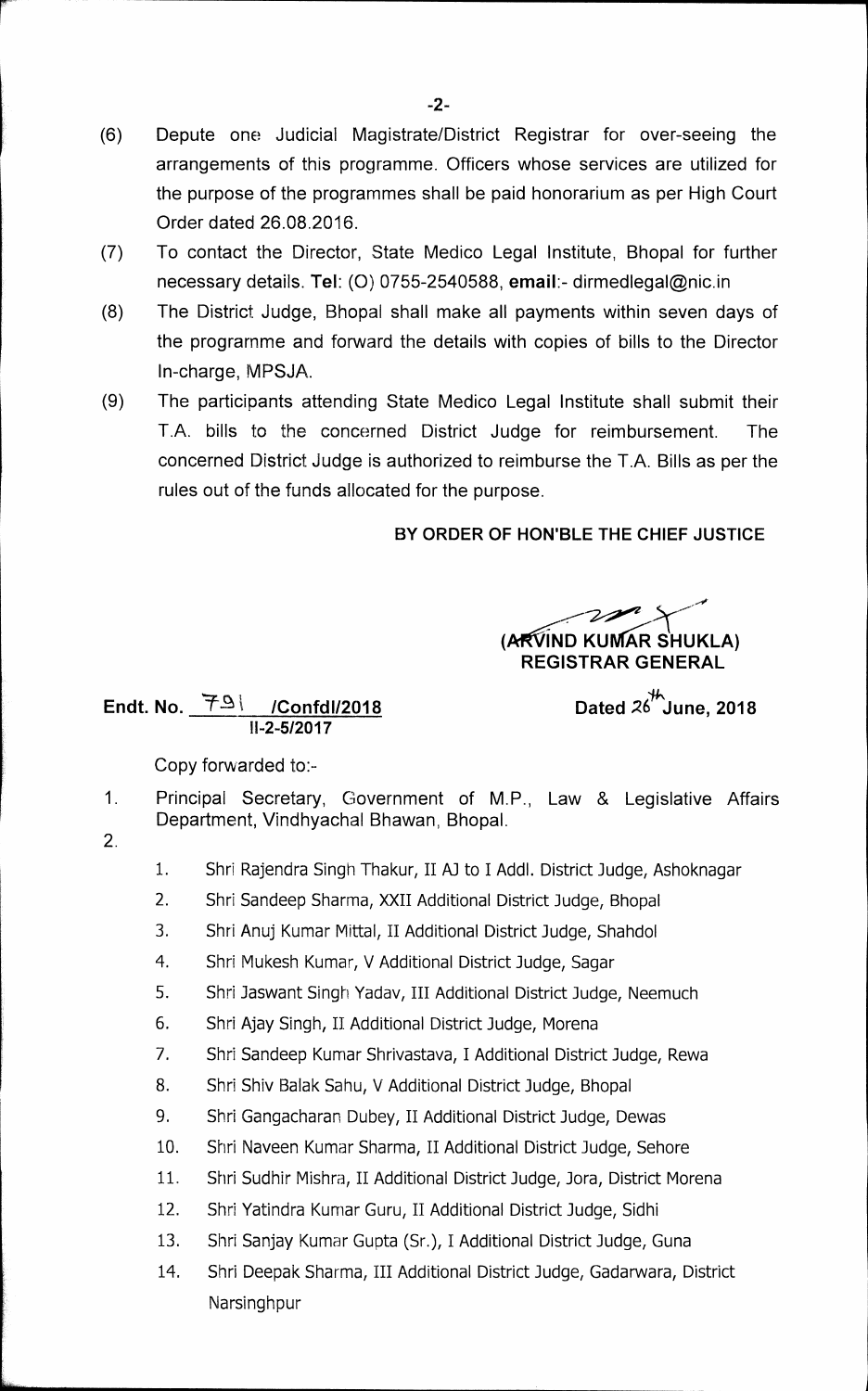- 15. Shri Shashi Bhushan Sharma, V Additional District Judge, Shivpuri
- 16. Shri Vivek Sharma, IV Additional District Judge, Khandwa
- 17. Shri Rakesh Kumar Goya', V Additional District Judge, Satna
- 18. Shri Sunil Kumar Mishra, VIII Additional District Judge, Jabalpur
- 19. Shri Yogendra Kumar Tyagi, IX Additional District Judge, Indore
- 20. Shri Sanjay Kumar Singh, III Additional District Judge, Ujjain
- 21. Dr. Smt. Shubhra Singh, II Additional District Judge, Dhar
- 22. Shri Sujit Kumar Singh, II Addl. District Judge, Deosar, Dist. Singrauli
- 23. Shri Ramesh Kumar Murarilal Bhagawati, II Addl. District Judge, Sheopur
- 24. Shri Fawan Kumar Bandil, IV Additional District Judge, Bhind
- 25. Shri Sanjay Kumar Jain (Jr.2), IT Additional District Judge, Chhatarpur
- 26. Shri Suresh Kumar Choube (Jr.), III Additional District Judge, Hoshangabad
- 27. Shri Rakesh Kumar Sharma (Sr.), XI Additional District Judge, Bhopal
- 28. Shri Rituraj Singh Chouhan, VI Additional District Judge, Gwalior
- 29. Shri Alok Kumar Mishra, XIX Additional District Judge, Indore
- 30. Shri Narsingh Baghel, VI Additional District Judge, Mandsaur

**With a direction to participate in the Specialized Educational Programme at State Medico Legal Institute, Bhopal from <sup>9</sup>th to** 11**th July, 2018. The participant Judges should report at 09:30 AM sharp on 9<sup>th</sup> July, 2018 to the Director, State Medico Legal Institute, Bhopal.** 

- 3 The participant judges (except from District Headquarters, Bhopal) shall be entitled for Travelling Allowance as per entitlement under the Rules.
- $4.$ The participant Judges shall be provided with accommodation at Bhopal and for local conveyance, only pick and drop vehicles from Railway Station/ Bus Stand to place of stay on arrival and from place of stay to Railway Station/ Bus Stand on departure and to place of venue during training for the participant Judges by the District & Sessions Judge, Bhopal.
- 5. The participants are further directed to contact District & Sessions Judge, Bhopal regarding arrangements of stay and local conveyance.
- 6 The officers nominated are directed to arrange their Board Diary in such a manner that no case is listed on the dates, on which they are directed to attend this training. If, cases have already been fixed for the said dates, summons should not be issued and if Summons are issued, the parties should be informed about the change in dates.
- 7 The participant judges should not seek any adjustment or exemption unless it is a case of *vis-major.*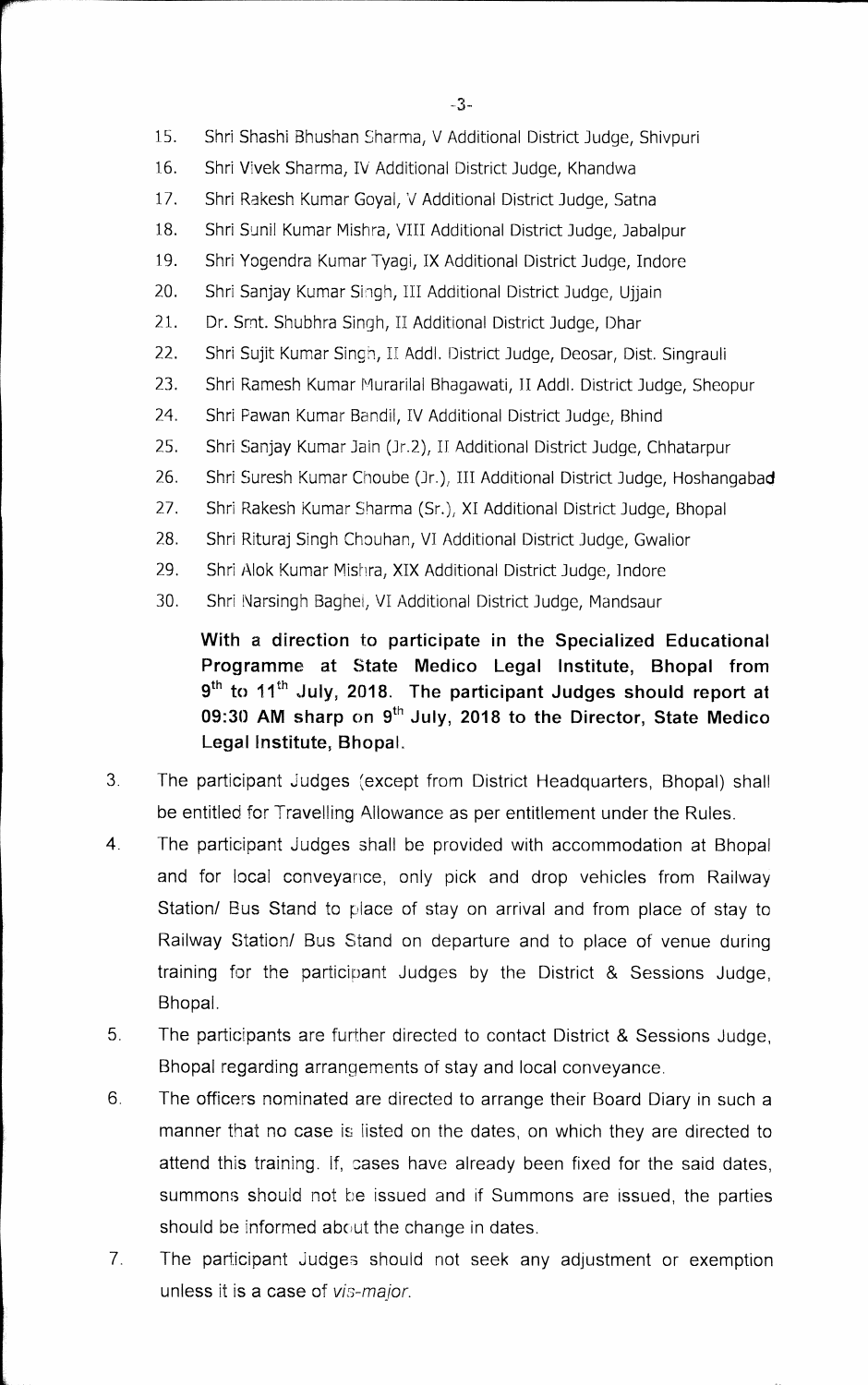- **8 After completing the Training, the participant Judges are requested to intimate the Registry about their participation.**
- **9. The District & Sessions Judge, Ashoknagar/ Bhopal/ Shahdol/ Sagan/ Neemuch/ Morena/ Rewa/ Dewas/ Sehore/ Raisen/ Sidhi/ Guna/ Narsinghpur/ Shivpuri/ Khandwa/ Satna/ Jabalpur/ Indore/ Ujjain/ Dhari Singrauli/ Sheopur/ Bhind/ Chhatarpur/ Hoshangabad/ Gwalior/ Mandsaur for information.**
- **10. Budgetary allocation of Rs.7,10,000/- will be made to the District & Sessions Judge, Bhopal vide a separate order of the High Court to meet the expenses of Specialized Educational Programme from**  9<sup>th</sup> to 11<sup>th</sup> July, 2018.
- **11. Budgetary allocation for reimbursement of TA/ Fuel expenses of participant judges from the respective districts will be made to the District and Sessions Judge, Ashoknagar/ Bhopal/ Shahdol/ Sagan/ Neemuch/ Morena/ Rewa/ Dewas/ Sehore/ Raisen/ Sidhi/ Guna/ Narsinghpur/ Shivpuri/ Khandwa/ Satna/ Jabalpur/ Indore/ Ujjain/ Dhari Singrauli/ Sheopur/ Bhind/ Chhatarpur/ Hoshangabad/ Gwalior/ Mandsaur vide a separate order of the High Court.**
- **12. Registrar (I.T.), High Court of Madhya Pradesh, Jabalpur, for sending copy of order by e-mail to following Judicial Officers:-** 
	- **1. District Judge (Inspection), High Court Premises, Jabalpur/ District Judge (Inspection), J.E.-1, Judges Enclave, Residency Area, Indore-452001.1 District Judge (Inspection), 28/B, Race-course Road, Opposite Maila Ground, Gwalior (M.P.), for information.**
	- **2. Principal Registrar, High Court of M.P., Bench Indore, for information**
	- **3. Principal Registrar, High Court of M.P., Bench at Gwalior, New High Court Building, City Centre, Gwalior, for information.**
	- **4. Member Secretary, M.P. State Legal Services Authority, 574, South Civil Lines, Jabalpur, for information.**
	- **5. Principal Registrar (Judicial)/ (Vigilance)/ (I.L.R. & Examination), High Court of M.P., Jabalpur, for information.**
	- **6. Member Secretary, State Court Management System Committee, High Court of M.P., Jabalpur, for information.**
	- **7. Registrar (I&L)/ (District Establishment)/ (Judicial-I)/ (Judicial-II)/ (Administration)/ (Exam & Labour Judiciary)/ Officer on Special Duty/ Registrar/Secretary, High Court Legal Service Committee, High Court of Madhya Pradesh, Jabalpur, for information.**